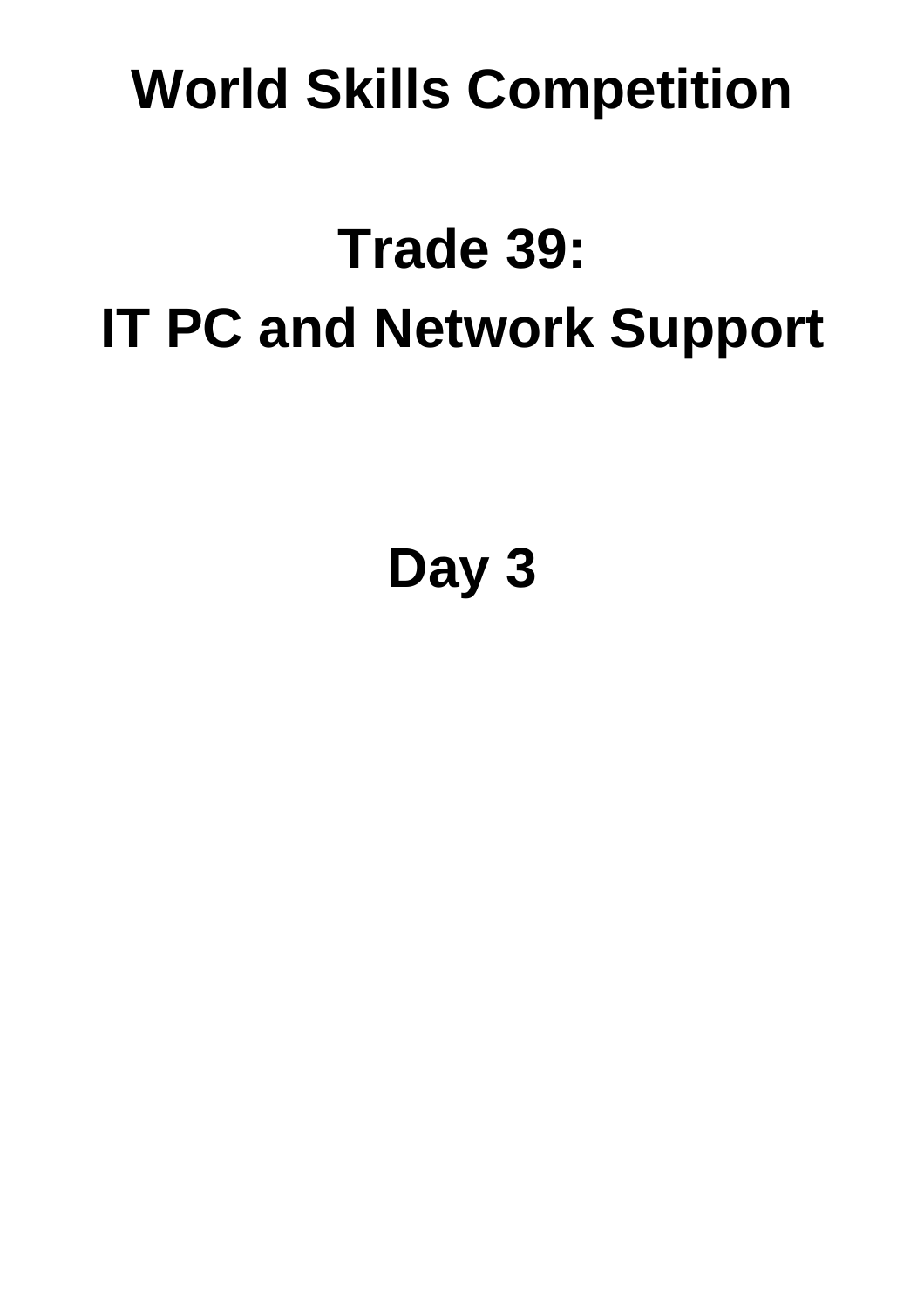## **Scenario**

The client company has been using NT 4.0 Server. The manager wants, however, to replace the machine with a Linux server. For that purpose they have already bought a new computer.

Your task is now to install Linux Server for the company as replacement for the current NT Server. Install the Linux Server according the following guidelines to ensure that all the required services will be working properly and all devices are functionally optimised.

The Linux operating system must be installed as the international English version. You may proceed with the installation, as you prefer, the server must be configured according the requirements of the task and all services (daemons) must start automatically.

The company has one class B subnet. The class B address 140.150.0.0. is divided into 64 subnets, and the company's (local) being the third one (you cannot use the first or the last subnet)

The second network cards (eth1) IP address is (as the judges for these details)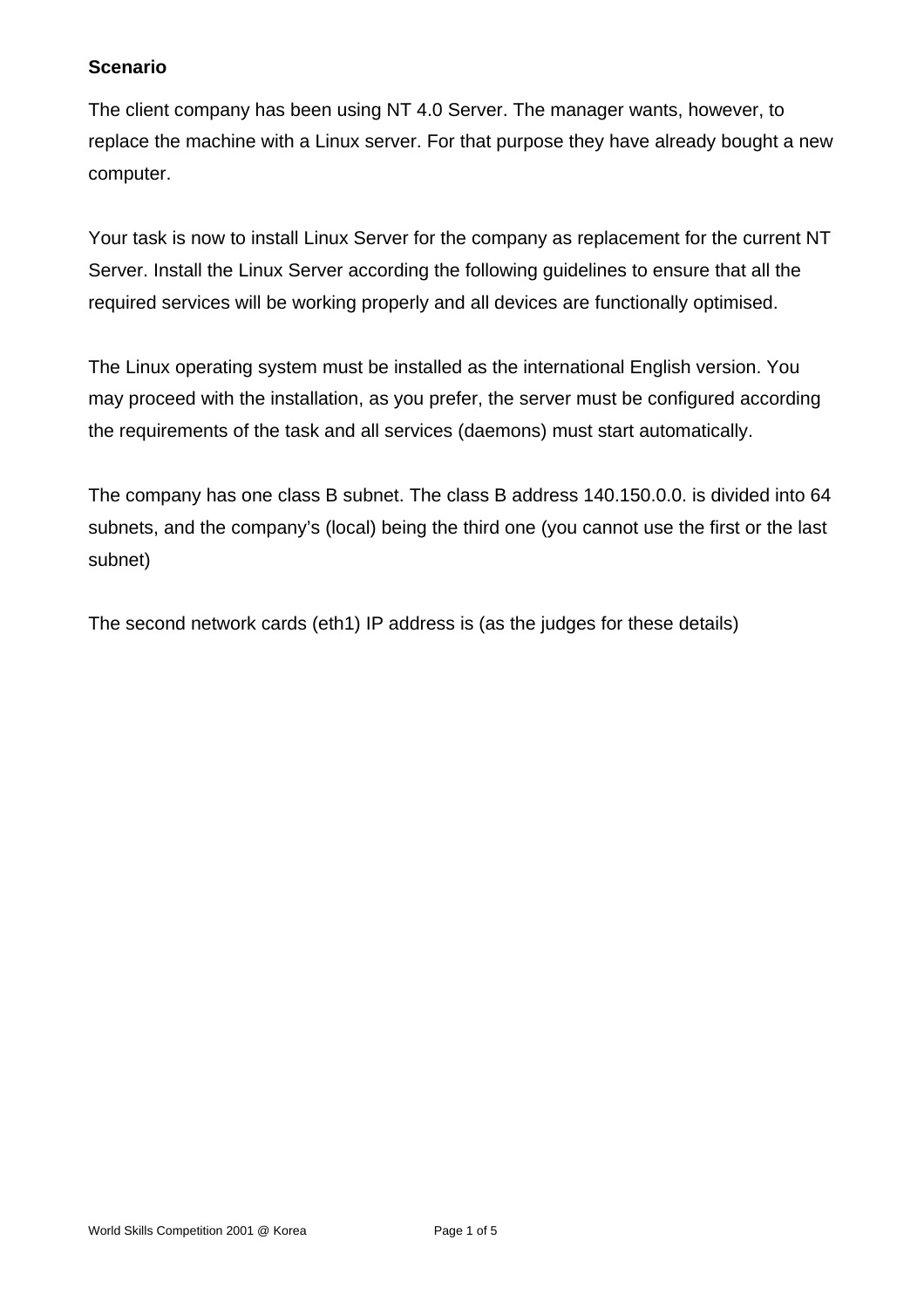## **Guidelines**

- $\triangleright$  The server:
	- o Will be called skill**NN** With the **NN** being your work area number eg: skill08
	- o Must use the first IP address from the subnet.
	- o Passwords **must** be at least 8 characters
	- o Has the same users as in the PDC:
	- o Starting to X Windows

| <b>User</b>      | <b>Password</b> |
|------------------|-----------------|
| root             | "1q2w3e4r"      |
| David Roberts    |                 |
| Raffaele         |                 |
| <b>Ed Minter</b> |                 |
| Dexter Ying      |                 |
| Laura Brown      | No Password     |

\*\*\*\* The root and Laura's passwords are supplied; you have to decide the rest. Please write them **CLEARLY** in the spaces provided above.

- ¾ Install **DHCP** service services (daemons) local network clients (eth0)
	- Subnet addresses: the first 10 addresses will be set aside for network equipment (including the server) and the next 100 addresses for DHCP.
	- Default Gateway
	- DNS from the Linux server
	- Reserve Raffaele's computer's IP address using the **MAC** address of: 00-D0-59-25- DA-57 and the computer name is **nhfnbrast** (this IP should be the last available address in this DHCP range.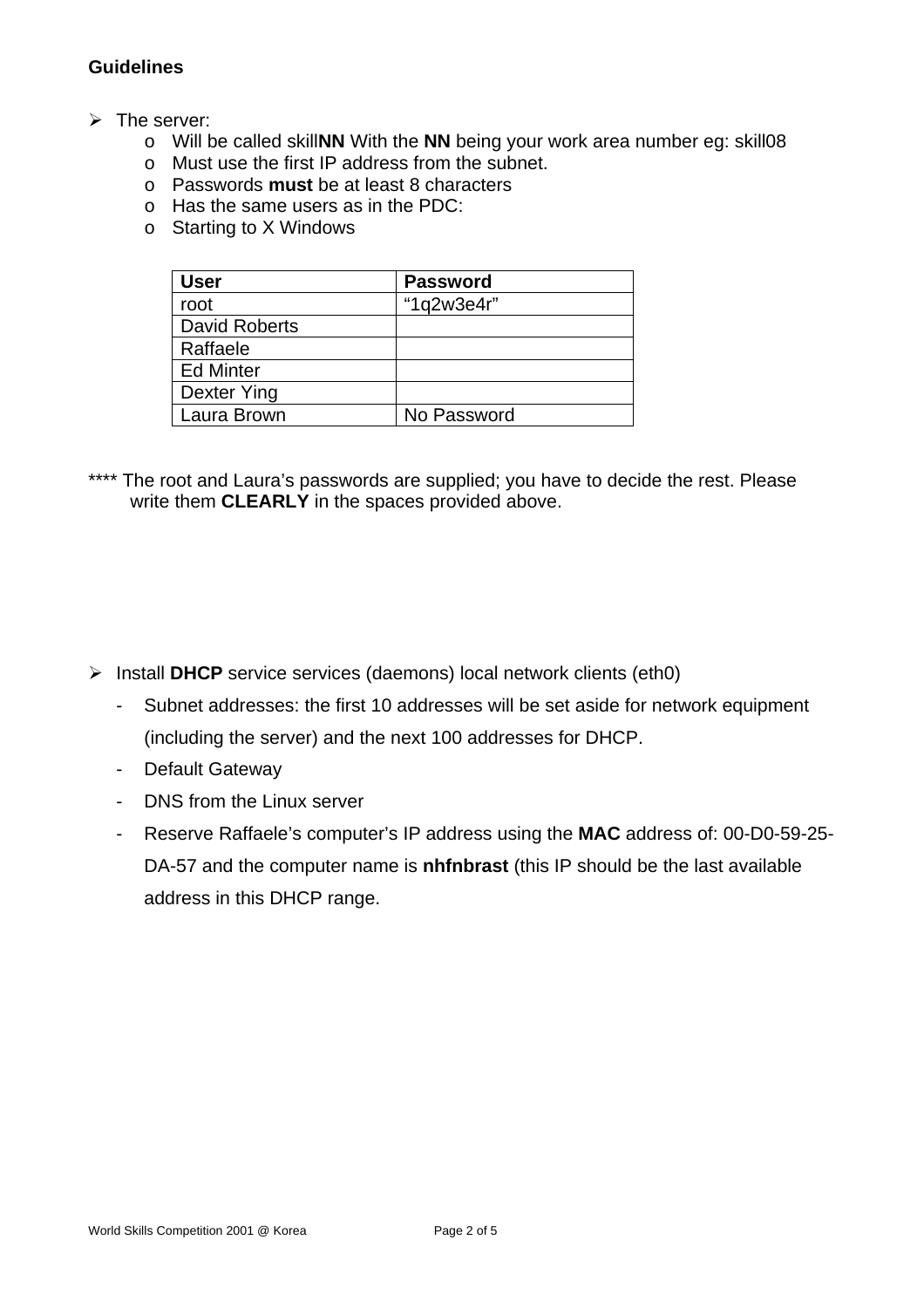¾ Transfer the company's and employee's www-pages from PDC into Linux system and install **WWW daemon** to serve them. Users home pages need to be accessible with tilde character (e.g. http://www.<servername>.com.kr/~participator). Linux server must resolve URL address http://www.<servername>.com.kr) locally. These pages are to be found on the NT4 workstation in the folder called: *www***.** 

¾ Install **FTP** service to facilitate updating home pages. Define users access rights to home directories of their own for FTP transfers. Only defined users should have FTP access rights.

¾ Define **Disk quotas** for the accounts transferred from the PDC. You should limit each transferred account's disk usage for it's own home directory to 50MB. As a temporary storage the following directory "/var/local/scratch" needs to exist without any limitations for any account.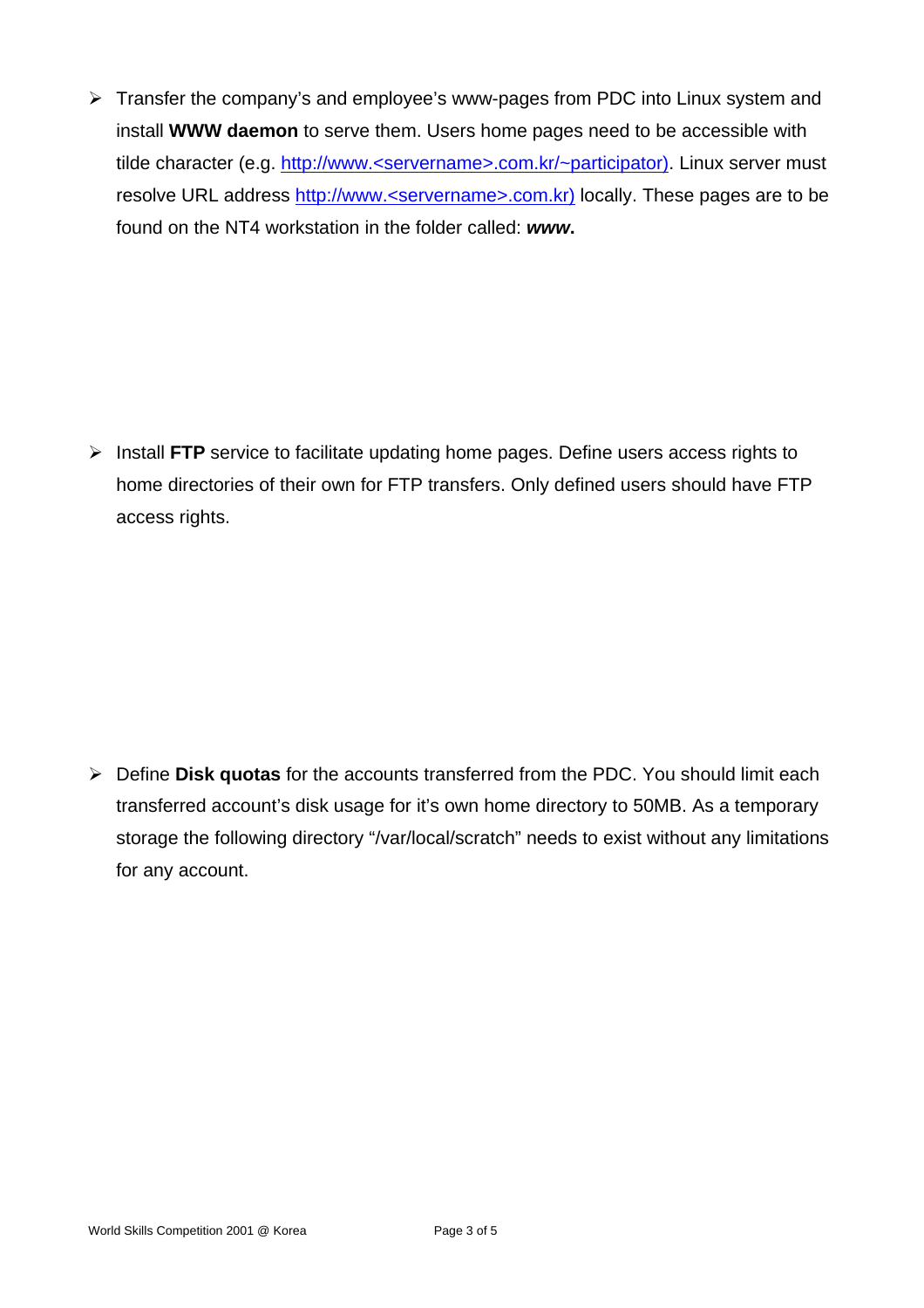$\triangleright$  The company is going to expand it's usage of Linux-systems. Copy the RH7 installation media (contents of CD #2 RPMS packets directory only) to into the "/var/local/RH7" directory on the Linux server. Export (share name of: "RH7") this directory as an installation point using Network File System (**NFS**). The shared resource should be accessible and secured for read only purposes.

¾ The computer under construction will act as **router** in the company. For security reasons it is preferred that client addresses from the local network (eth0) should be masqueraded out from the Internet. Only router address should be visible in WAN connections, not the actual machine opening connection from local LAN. Deny traffic from the local network to other smtp (port 25) servers.

 $\triangleright$  The company's firewall denies outbound smtp-access for every other system than the company's **mail-relay** "mail.<servername>.com.kr". Configure the installed RH-system to pass all its outgoing mail through that relay.